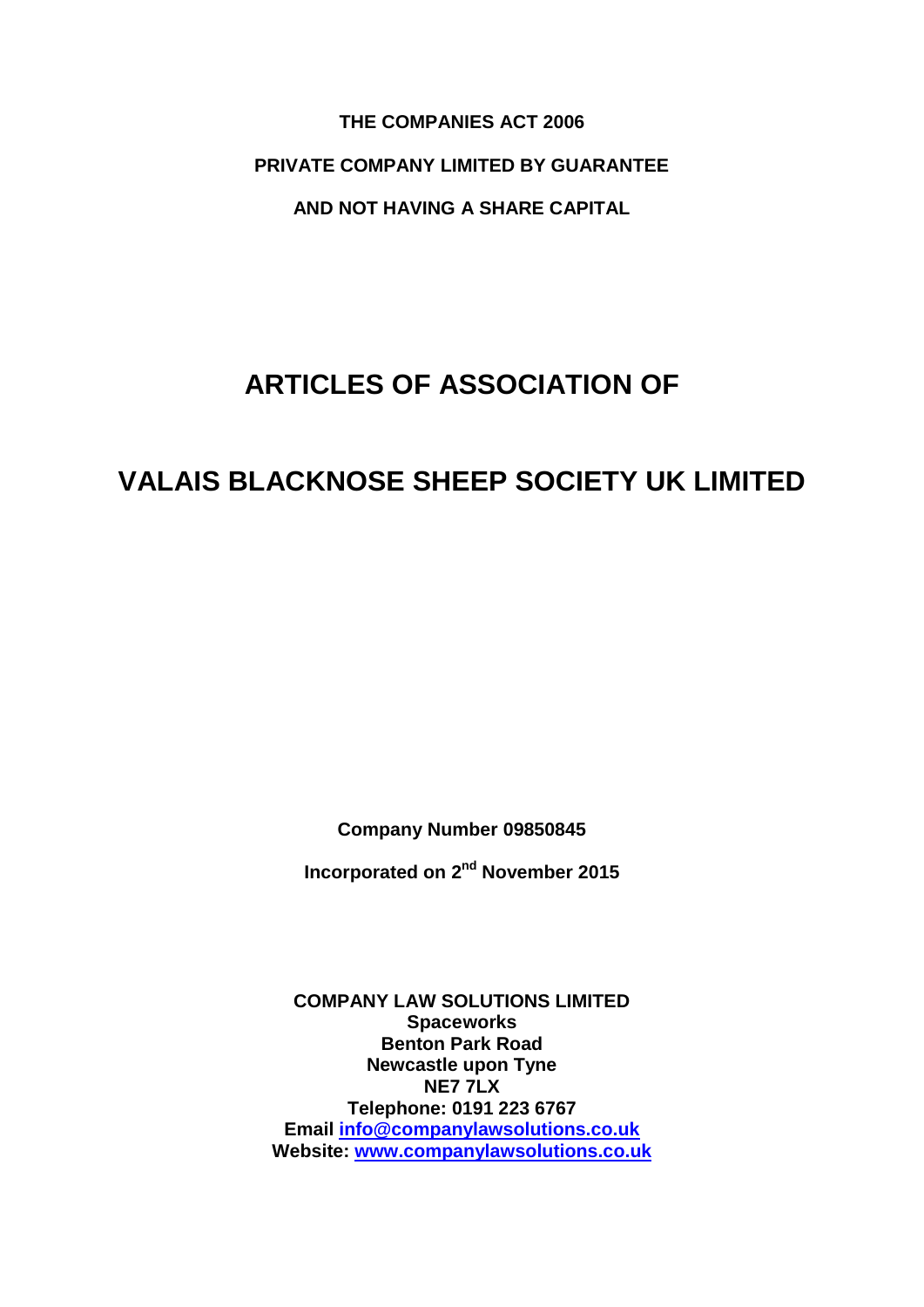# **THE COMPANIES ACT 2006**

#### **PRIVATE COMPANY LIMITED BY GUARANTEE**

**AND NOT HAVING A SHARE CAPITAL**

# **ARTICLES OF ASSOCIATION OF VALAIS BLACKNOSE SHEEP SOCIETY UK LIMITED**

#### **COMPANY NAME**

1. The Company's name is "Valais Blacknose Sheep Society UK Limited" ('the Company').

#### **OBJECTS AND POWERS**

2. The objects of the Company are:-

(a) to promote the science and practice of agriculture by encouraging and improving efficient breeding in the United Kingdom of Valais Blacknose Sheep;

(b) to promote the improvement of the stocks of such sheep and to develop and advance the most efficient methods of rearing the same; and

(c) to do anything which may be incidental or conducive to such objects.

3. In order to achieve any of the objects listed above the Company may:

(a) raise funds by any means, including raising subscriptions from members, obtaining donations and grants from any persons or organisations and the holding of money-raising events of any kind;

(b) open and operate one or more bank accounts;

(c) borrow money on such terms and giving such security (if any) as the Directors think fit; and for these purposes the Company may execute any type of mortgage, charge, debenture or security over the Company's property;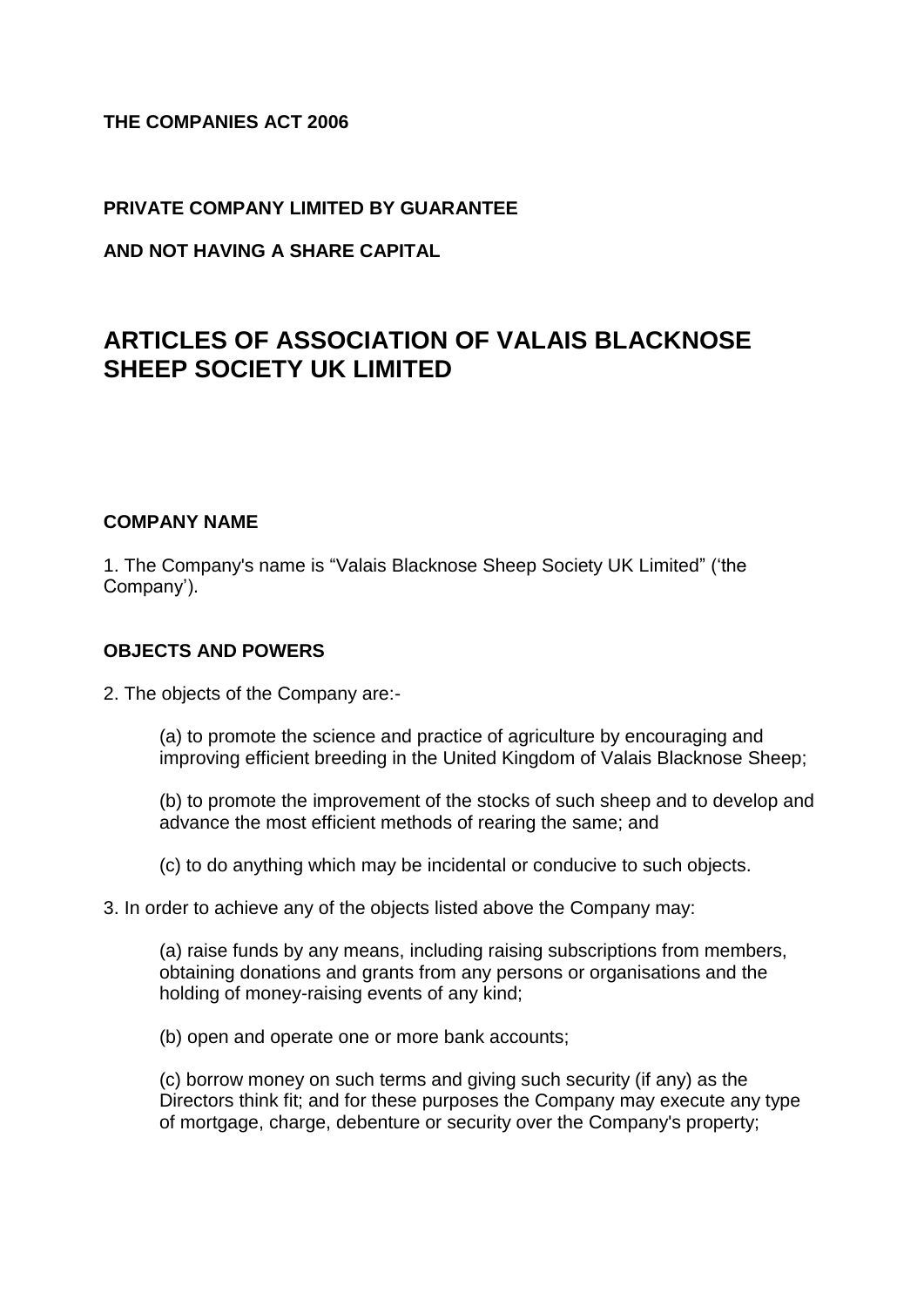(d) lend money and give credit to any person, company or organisation on such terms and on such security (if any) as the Directors think fit;

(e) invest any of the Company's money that is not immediately required in such investments, securities or property as the Directors think fit (but subject to any conditions or consents that may be imposed by law);

(f) acquire any land or buildings (whether freehold, leasehold or on licence) and any rights over or connected with any property; construct, maintain, improve, develop and alter any such land or buildings; sell, grant leases or licences over, dispose of, mortgage or turn to account any such land or buildings;

(g) subject to the provisions of these Articles, employ full-time and part-time officers and employees and contract for services to be provided by any person, or organisation; and pay wages, salaries and fees for any services rendered to the Company and make reasonable provision for paying pensions, superannuation, sickness, redundancy and other benefits and make reasonable provision for the welfare of officers and employees and their relatives and dependants;

(h) engage solicitors, accountants and other professional advisers to advise and act for the Company and pay the fees and expenses of any such persons; pay the expenses of forming and registering the Company;

(i) join or co-operate with any other organisation having objects similar to or compatible with those of the Company, and support any such organisation (including by making grants or loans), provided that organisation is not formed or established for the purposes of profit and provided its constitution prohibits the distribution of its income and property to at least as great an extent as is imposed on the Company by these Articles;

(j) do all such other things which are lawful and necessary or expedient for the promotion of the Company's objects.

#### **NO DISTRIBUTION OF ASSETS**

4. The Company's income and property may be used only for the promotion of its objects and no part of the income or property may be paid or transferred, directly or indirectly, by way of dividend, bonus or otherwise to any member or members of the Company.

Nothing in this clause shall prevent:

(a) the payment in good faith of reasonable and proper remuneration to any director, member, officer or employee of the Company for any services rendered to the Company, or the reimbursement of reasonable and proper outof-pocket expenses incurred by any such person;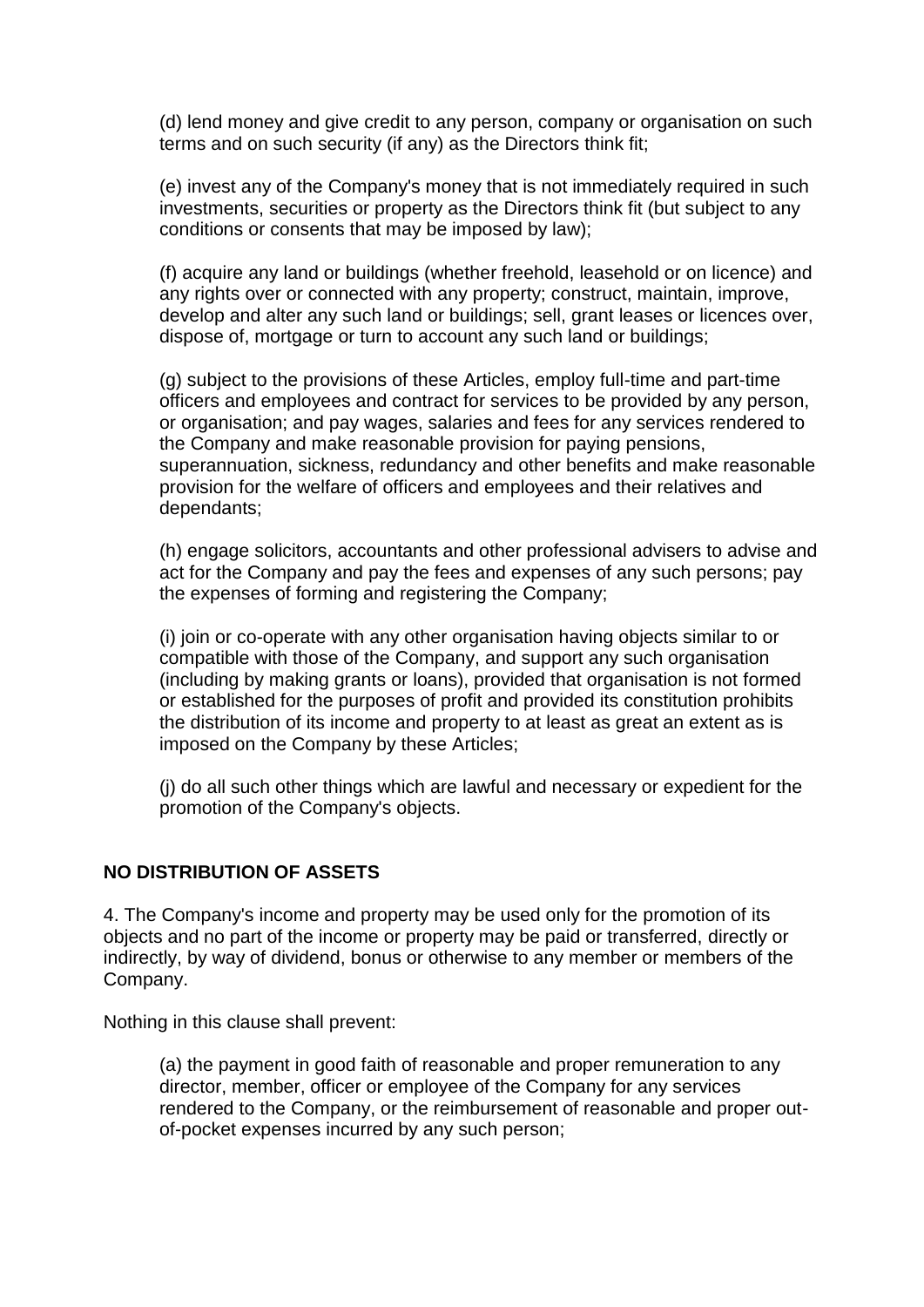(b) the payment in good faith of interest at a reasonable and proper rate on any money lent to the Company by any member, officer or employee, or by any person, company or organisation with which any member, officer or employee is connected;

(c) the payment in good faith of reasonable and proper rent for premises demised or let to the Company by any member, officer or employee, or by any person, company or organisation with which any member, officer or employee is connected;

(d) any reasonable and proper payment made in good faith to another company in which a Director has an interest, in which case the Director shall not (only by reason of such interest) be bound to account for any share of the profits s/he may receive in respect of such payment.

# **LIMITED LIABILITY**

5. The liability of the members is limited.

# **MEMBERS' GUARANTEE**

6. Every member of the Company undertakes to contribute such amount as may be required (not exceeding £1) to the Company's assets if it should be wound up while s/he is a member or within one year after s/he ceases to be a member, for payment of the Company's debts and liabilities contracted before s/he ceases to be a member, and of the costs, charges and expenses of winding up, and for the adjustment of the rights of the contributories themselves.

# **DISTRIBUTION OF ASSETS ON WINDING UP**

7. If, when the Company is wound up or dissolved, there remains any property whatsoever after all the debts and liabilities have been satisfied, that property may not be paid to or distributed among the members of the Company, but shall be given or transferred to one or more organisations which have objects which are similar to or compatible with the objects of the Company, and which prohibit the distribution of income or property to at least as great an extent as is imposed on the Company by these Articles. The organisation(s) concerned shall be decided by the members of the Company at or before the time of dissolution, and if and so far as effect cannot be given to such decision, then to some charitable object.

#### **MEMBERS**

8. (a) The subscribers to the memorandum of association are the first members of the Company.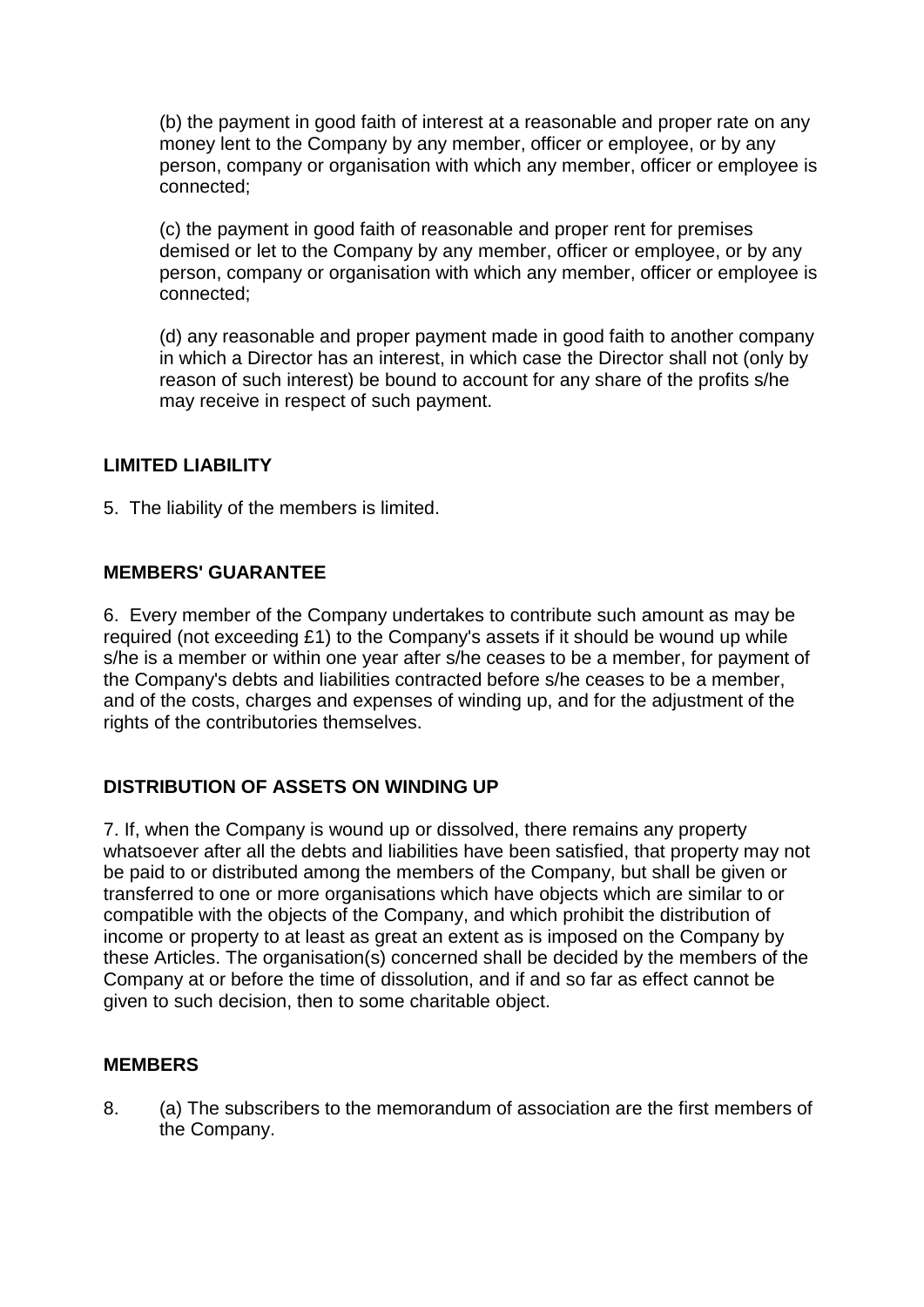(b) Membership is open to all persons, companies and organisations which support the objects of the Company, but no person may be admitted as a member of the Company unless approved by the Directors.

(c) A person who wishes to become a member must deliver to the Company an application form containing such information as the Directors require.

#### **CLASSES OF MEMBERS**

9. (a) The Directors may establish classes of membership with different rights and obligations and shall record the rights and obligations in the register of members.

(b) The Directors may not directly or indirectly alter the rights or obligations attached to a class of membership.

(c) The rights attached to a class of membership may only be varied if:

(i) three-quarters of the members of that class consent in writing to the variation; or

(ii) a special resolution is passed at a separate general meeting of the members of that class agreeing to the variation.

(d) The provisions in the articles about general meetings shall apply to any meeting relating to the variation of the rights of any class of members.

#### **RESIGNATION OF MEMBERS**

10. A member may at any time resign from membership of the Company by giving written notice. Membership is not transferable to any other person or organisation.

#### **SUBSCRIPTIONS**

11. (a) The Directors may make Rules for the payment of joining fees and/or subscriptions by members. The Rules may specify the amount of the fees or subscriptions, the method of payment and collection and all other arrangements. The Rules may be altered from time to time by the general meeting. If there are different classes of members, the Rules may specify that different amounts of fees or subscriptions and different arrangements for their collection apply to different classes.

(b) Every member must pay to the Company any fees or subscriptions which are payable under the Rules.

(c) If a member fails to pay a fee or subscription within three months after it became due s/he is then no longer a member of the Company. On payment of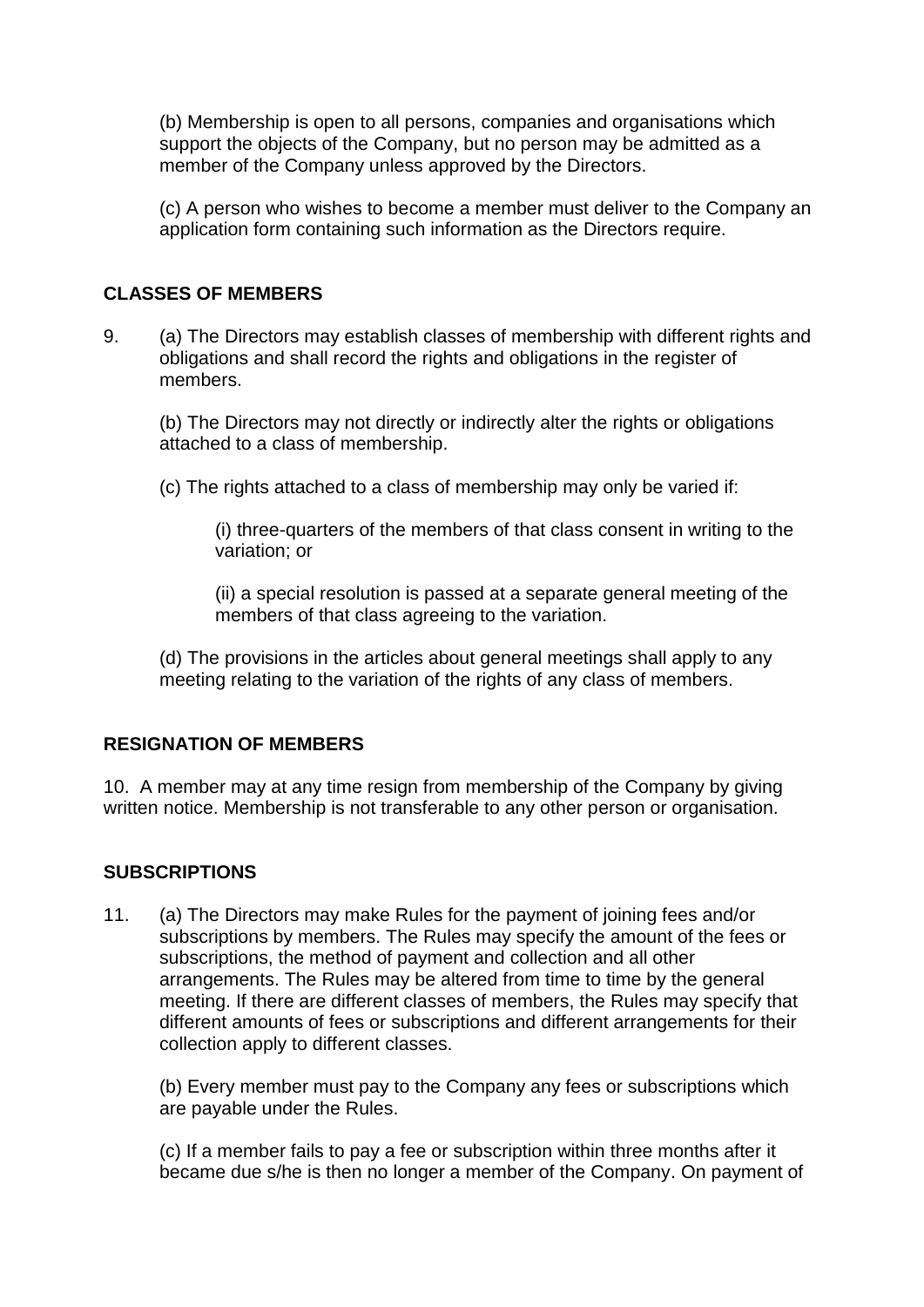all arrears of fees or subscriptions which became due while s/he was a member s/he may (subject to any Rules of the Company) apply to be re-admitted as a member.

#### **ANNUAL GENERAL MEETINGS**

12. (a) The Directors must call Annual General Meetings in accordance with these articles. The following provisions shall apply to all Annual General Meetings unless the members resolve otherwise.

(b) Subject to (a) above, the first Annual General Meeting must be held within eighteen months after the date of incorporation of the Company.

(c) Subject to (a) above, in every calendar year after the year of the first Annual General Meeting, the Company must hold an Annual General Meeting and not more than fifteen months may elapse between the date of one Annual General Meeting and the date of the next.

#### **BUSINESS OF ANNUAL GENERAL MEETINGS**

13. (a) The usual business of an Annual General Meeting is:

(i) the consideration of the accounts, balance sheets, reports of the Directors and, if the Company has auditors, the auditors;

(ii) the election of Directors in place of those, if any, who are retiring;

(iii) unless the Company is exempt from any legal requirement to have auditors, the appointment of auditors and the fixing of their remuneration (if any); and

(iv) any other business included in the notice calling the meeting.

#### **EXTRAORDINARY GENERAL MEETINGS**

14. (a) All general meetings other than Annual General Meetings are called Extraordinary General Meetings.

(b) The Directors may call Extraordinary General Meetings whenever they think fit.

#### **MEMBERS' RIGHT TO REQUISITION MEETINGS**

15. The Directors must convene an Extraordinary General Meeting if one is requisitioned by members in accordance with the provisions of the Act.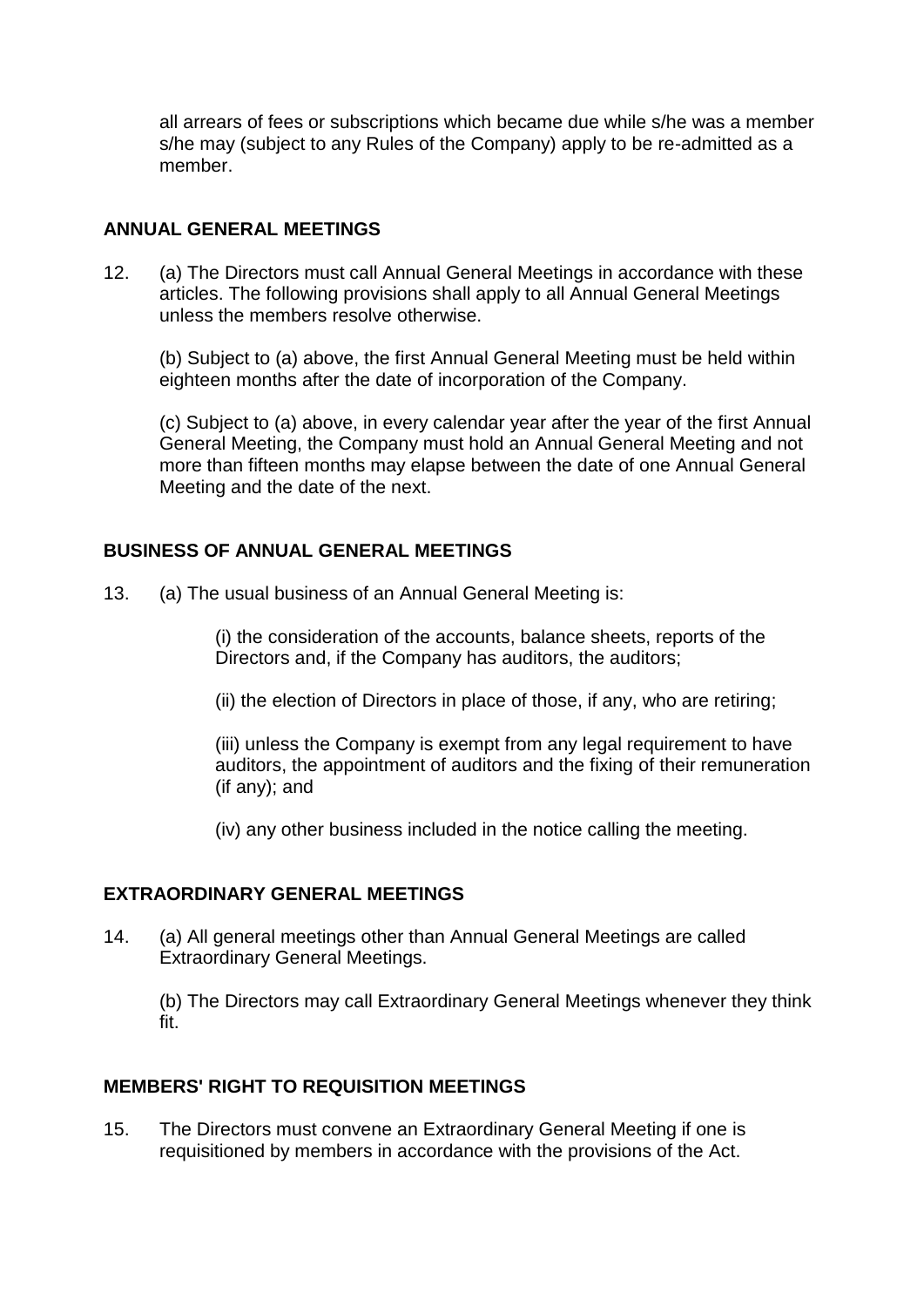#### **NOTICE OF GENERAL MEETINGS**

16. (a) Subject to the provisions for meetings being held on short notice in paragraphs (b) and (c) below not less than 14 clear days' notice is required to call an Annual General Meeting or an Extraordinary General Meeting.

(b) an Annual General Meeting may be called on short notice (that is notice of less than 14 clear days) if this is agreed in writing by all the members who are entitled to attend and vote at the meeting.

(c) an Extraordinary General Meeting may be called on short notice if this is agreed in writing by ninety per cent. of the members who are entitled to attend and vote at the meeting.

17. (a) A notice calling a general meeting must be in writing and must specify the date, time and place of the meeting, the general nature of the business to be transacted and whether the meeting is an Annual General Meeting or an Extraordinary General Meeting.

(b) If any special or extraordinary resolution is to be proposed, the exact wording of that resolution must be stated in the notice.

(c) The notice must be given to all the members who are entitled to attend the meeting and to the Directors and the auditors (if any).

#### **QUORUM AT GENERAL MEETINGS**

- 18. (a) No business may be transacted at any general meeting unless a quorum is present. The quorum is one third of the total number of persons who are entitled to attend and vote.
	- (b) The persons who are entitled to attend and vote are:
		- (i) any member who has voting rights;
		- (ii) any representative of a corporate member; and
		- (iii) any proxy for a member.

A member, corporate representative or proxy who is not entitled to vote on the business to be transacted does not count as part of the quorum while that business is being transacted.

19. If a quorum is not present within half an hour after the time for the start of the meeting, or if during a meeting a quorum ceases to be present, the meeting must be adjourned to such reasonable time and place as the Directors decide.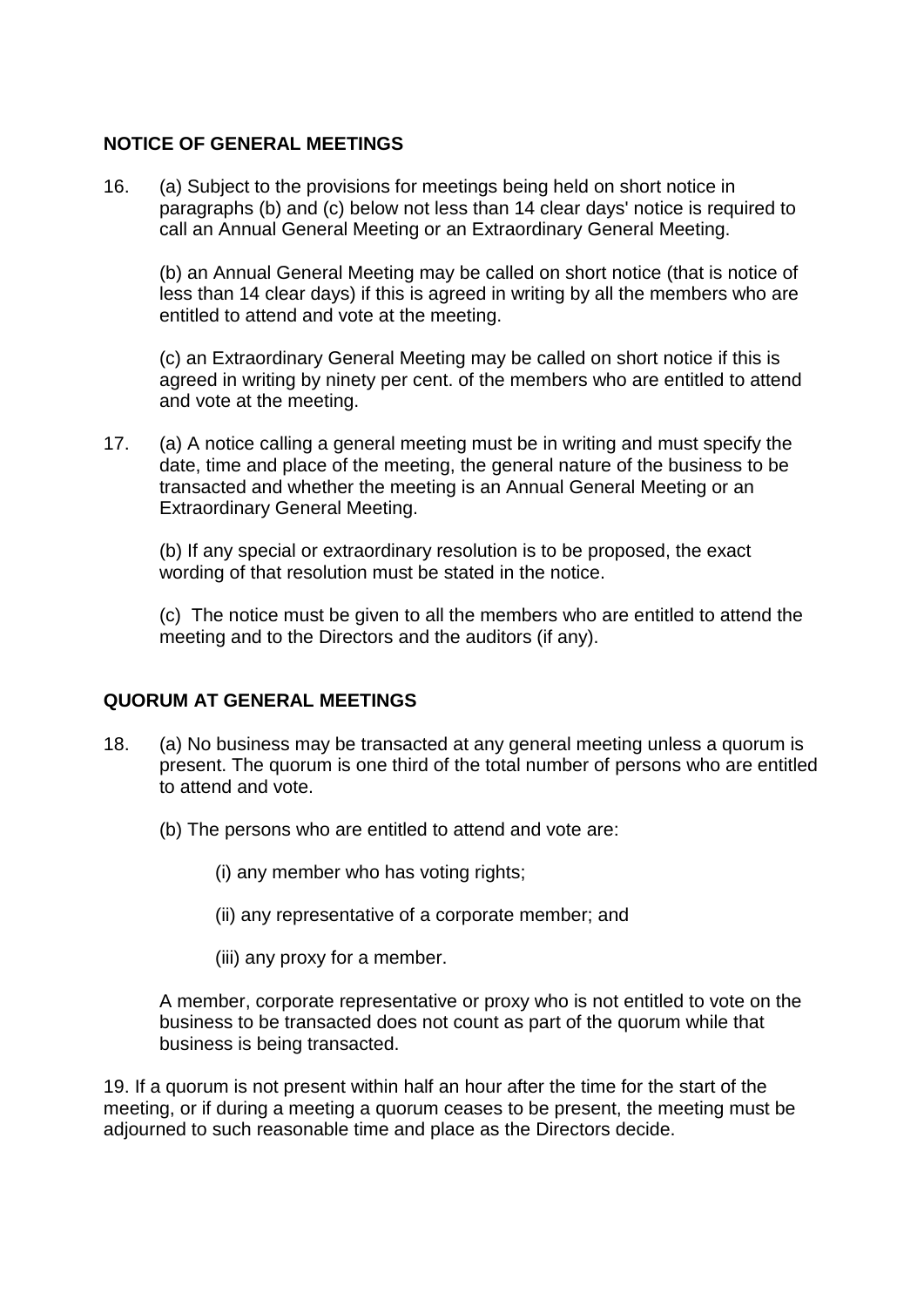# **CHAIRING THE MEETING**

20. The Chairperson shall chair any general meeting at which s/he is present. If the Company does not have a Chairperson, or the Chairperson is absent, then the Directors shall nominate a Director to chair the meeting. If no Director is present within fifteen minutes after the time for the start of the meeting, or if no Director is willing to act, the members present shall elect one of their number to chair the meeting.

# **ADJOURNMENT**

21. A general meeting may be adjourned by an ordinary resolution. No business may be transacted at an adjourned meeting except business which might properly have been transacted at the original meeting. If a meeting is adjourned for fourteen days or more, at least seven days' notice of the adjourned meeting must be given. Otherwise no notice of an adjourned meeting need be given. Notice of an adjourned meeting must be given in the same manner and contain the same information as the notice of any other general meeting.

# **VOTING**

22. (a) A resolution put to the vote of meeting shall be decided on a show of hands unless a poll is duly demanded.

(b) A poll may be demanded by the chairperson or by any two voting members. A demand by a proxy is as valid as a demand by the member who appointed the proxy. The demand for a poll must be made not later than the declaration of the result of the vote on a show of hands.

(c) If a poll is demanded, it must be taken in accordance with any Rules made by the Company in accordance with these articles or, if there are no Rules which apply, in such manner as the chairperson directs.

23. A poll demanded on the election of a chairperson or on a question of adjournment must be taken straight away. A poll demanded on any other question must be taken either straight away or at such time and place as the chairperson directs, provided this is not more than thirty days after the poll is demanded.

24. No notice need be given of a poll not taken straight away if the time and place at which it is to be taken are announced at the meeting at which it is demanded. In any other case at least seven days' notice must be given specifying the time and place at which the poll is to be taken.

#### **CHAIRPERSON'S CASTING VOTE**

25. The Chairperson (provided s/he is a member of the Company) shall have a second or casting vote on any resolution at a general meeting.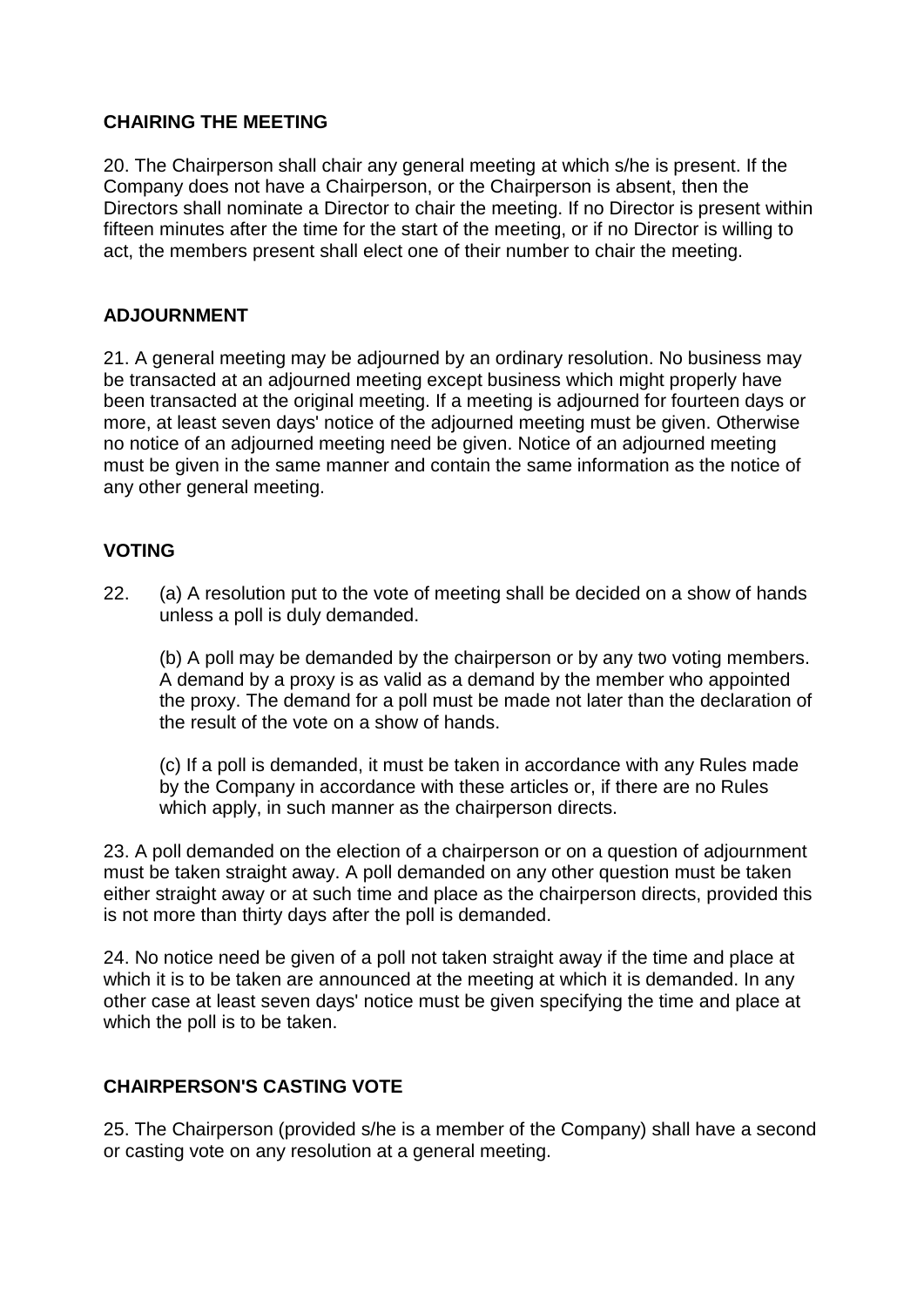#### **WRITTEN RESOLUTIONS**

26. A resolution in writing passed in accordance with the Act is as valid and effective as if it had been passed at a general meeting.

# **VOTING RIGHTS**

27. Subject to article 9, every member of the Company shall have one vote on any resolution of the members.

28. No objection as to the qualification of any voter may be raised except at the meeting at which that vote is tendered. The chairperson's decision as to any objection is final.

# **PROXIES**

29. (a) Every member who is entitled to attend and vote at a meeting of the Company may, by notice in writing, appoint a proxy to attend on her/his behalf. A proxy need not be a member of the Company.

(b) The notice appointing a proxy must be signed by the member appointing the proxy and may be in any usual or common form. It may be presented to the Company at its registered office or to the chairperson of the meeting at any time up to the start of the general meeting for which the appointment is made. The member appointing the proxy may withdraw the appointment.

# **DIRECTORS**

30. There shall be not less than one Director but unless otherwise decided by ordinary resolution the number of Directors shall not be subject to any maximum.

#### **APPOINTMENT AND RETIREMENT OF DIRECTORS**

#### **Appointment by General Meeting**

31. Subject to the paragraphs below, the Company may by ordinary resolution appoint a person who is willing to act to be a Director either to fill a vacancy or as an additional Director.

32. No person may be appointed or reappointed a Director at any general meeting unless:

(a) s/he is recommended by the Directors; or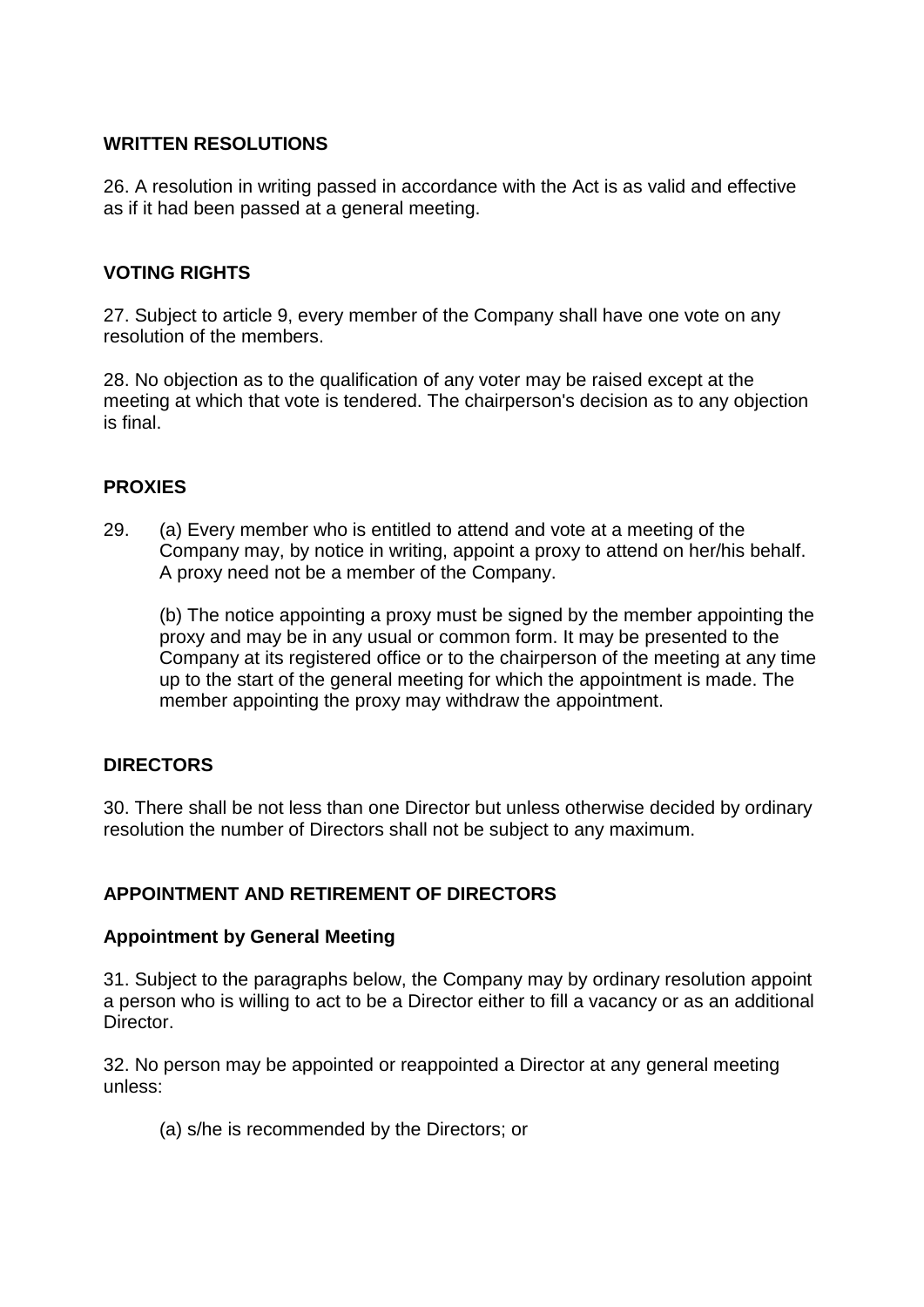(b) not less than fourteen clear days before the date of the meeting a written nomination signed by a voting member and a notice in writing signed by the proposed Director has been given to the Company.

33. Not less than seven clear days before the date of the meeting notice must be given to all who are entitled to notice of the meeting of every person who is recommended by the Directors or nominated in accordance with the above provisions for appointment or reappointment as a Director at the meeting.

# **Co-option by the Directors**

34. The Directors may appoint a person who is willing to act to be a Director, either to fill a vacancy or as an additional Director, provided that the appointment does not cause the number of Directors to exceed the maximum number of Directors. A Director so appointed may hold office only until the next Annual General Meeting. If not reappointed at that Annual General Meeting, s/he ceases to be a Director at the end of the meeting.

# **DISQUALIFICATION AND REMOVAL OF DIRECTORS**

35. The Company may by ordinary resolution remove any Director before the expiration of her/his period of office.

36. A person ceases to be a Director if:

(a) s/he ceases to be a Director by virtue of any provision of the Companies Act or becomes prohibited by law from being a director of a company; or

(b) s/he becomes bankrupt or makes any arrangement or composition with her/his creditors generally; or

(c) s/he resigns by notice to the Company; or

(d) s/he has been absent from meetings of the Directors for more than six consecutive months and the Directors resolve that s/he ceases to be a Director.

#### **POWERS OF DIRECTORS**

37. The business of the Company shall be managed by the Directors who may exercise all the powers of the Company, subject only to the provisions of the Companies Act, the Articles, to any Rules made in accordance with these articles and to any directions given by special resolution of the general meeting.

38. No alteration of these Articles and no Rule or direction shall invalidate any prior act of the Directors which would have been valid if that alteration or Rule had not been made or that direction had not been given.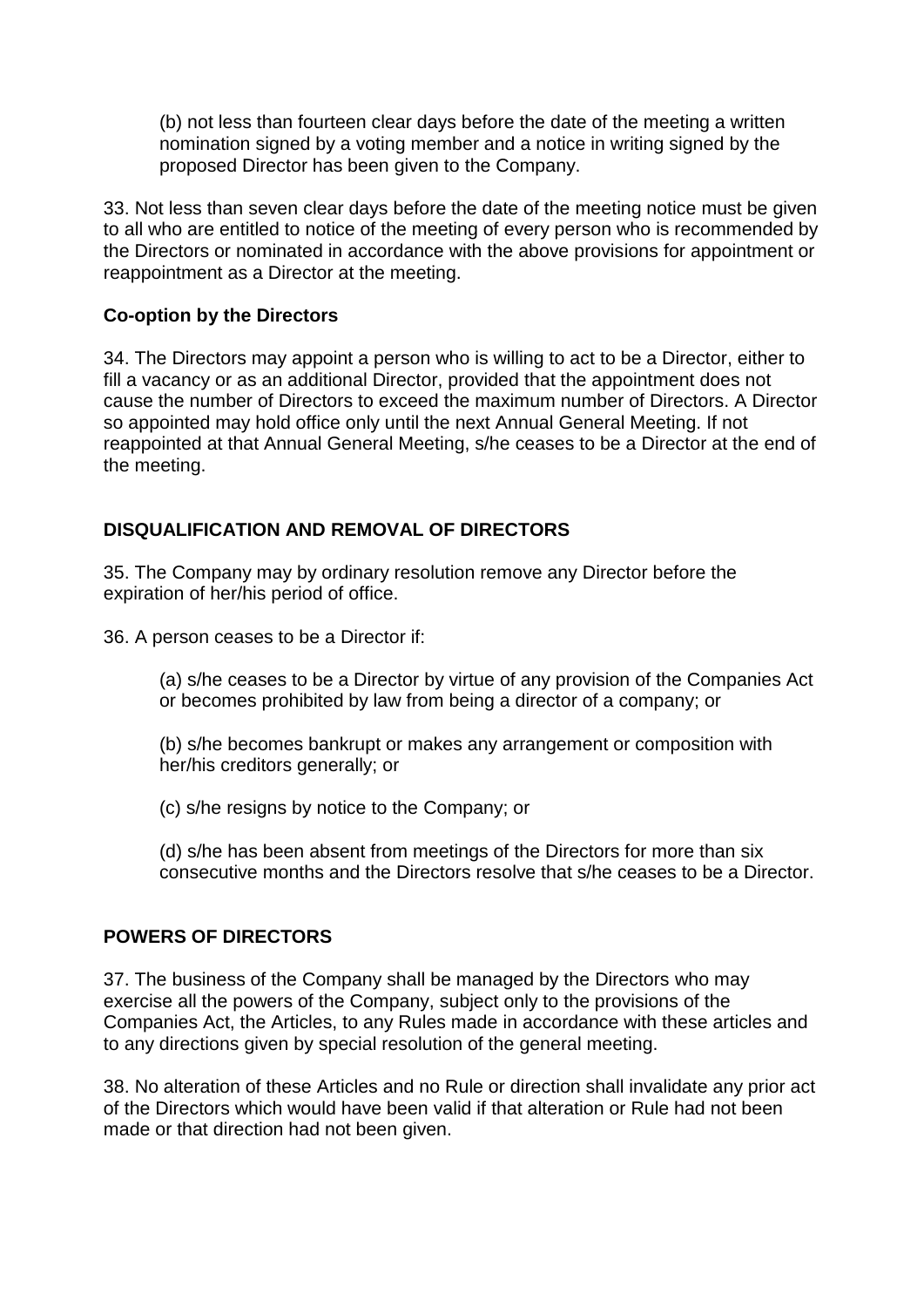# **DELEGATION OF POWERS**

39. The Directors may delegate to any one or more Directors the transaction of any business or the performance of any act required to be transacted or performed and must ensure that all their acts and proceedings are fully and promptly reported to them.

#### **APPOINTMENT OF MANAGERS AND AGENTS**

40. (a) The Directors may appoint managers and other employees and decide on their powers, duties and terms of service, provided that no Director may be appointed to any office of the Company paid by salary or fees or receive any remuneration or other benefit in money or money's worth from the Company.

(b) The Directors may appoint any person to be the agent of the Company for any purpose and subject to any conditions imposed by them. The delegation may be in writing or by power of attorney. The delegation may permit the agent to delegate all or any of her/his powers.

# **DIRECTORS' EXPENSES**

41. The Directors may be paid all actual travelling, hotel and other expenses properly incurred by them in connection with their attendance at meetings of Directors or committees of Directors or general meetings of the Company or otherwise in connection with the discharge of their duties.

#### **MEETINGS OF THE DIRECTORS**

42. Subject to the provisions of the articles and any Rules, the Directors may regulate their meetings and procedures as they think fit.

#### **Calling Meetings**

43. Any Director may call a meeting of the Directors.

#### **Voting**

44. Questions arising at a meeting shall be decided by a majority of votes. In the case of an equality of votes, the chairperson shall not have a second or casting vote.

#### **Quorum**

45. No business may be transacted at a meeting of the Directors unless a quorum is present. The quorum is a simple majority of the total number of Directors in office at the time.

46. If at any time the number of Directors is less than the minimum number, the continuing Directors may continue to act, but if the number of Directors is less than the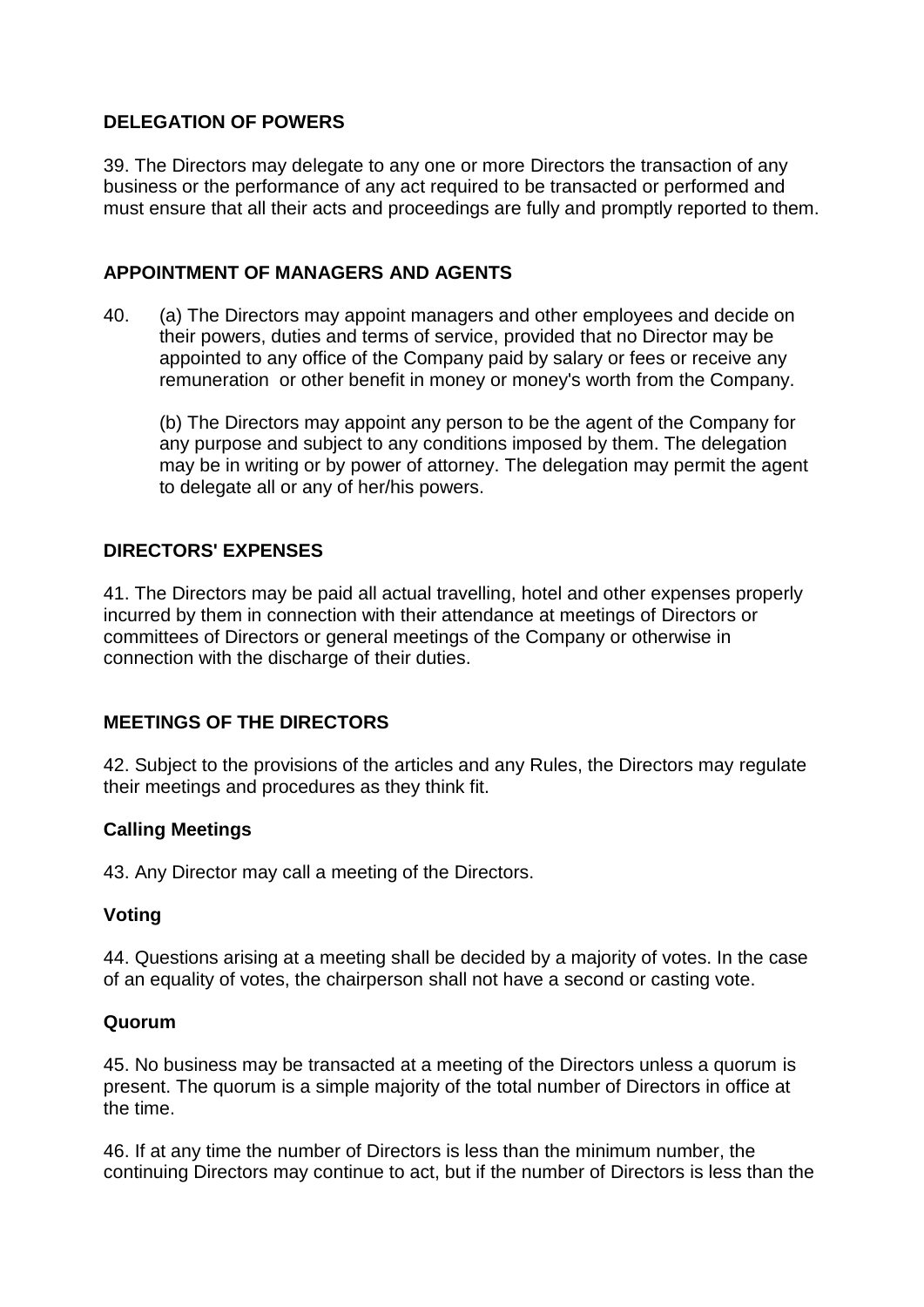number fixed as the quorum, the continuing Directors (even if there is only one) may act for the purpose of filling vacancies or of calling a general meeting, but for no other purpose.

# **Chairperson**

47. The Directors may appoint one of their number to be Chairperson of the Company and may at any time replace her/him with another Director.

48. The Chairperson presides at every meeting of Directors at which s/he is present. If s/he is not present within five minutes after the time for the start of the meeting, the Directors present may appoint one of their number to chair the meeting.

# **Validity of Directors Acts**

49. All acts done by a meeting of the Directors, or of a committee of the Directors, or by a person acting as a Director shall, notwithstanding that it is later discovered that there was a defect in the appointment of any Director or that any of them were disqualified from holding office, or had vacated office, or were not entitled to vote, be as valid as if every such person had been duly appointed and was qualified and had continued to be a Director and had been entitled to vote.

# **WRITTEN RESOLUTIONS**

50. A resolution in writing signed by all the Directors entitled to receive notice of a meeting of the Directors is as valid and effectual as if it had been passed at a meeting duly convened and held and may consist of several identical documents each signed by one or more Directors.

# **CONFLICTS OF INTEREST**

51. (a) A Director may not vote at a meeting of the Directors or of a committee of the Directors on any resolution concerning a matter in which s/he has, directly or indirectly, an interest or duty which is material and which conflicts or may conflict with the interests of the Company, and if s/he does vote her/his vote must not be counted.

(b) For the purposes of this article, an interest of a person who is, for any purpose of the Companies Act connected with a Director shall be treated as an interest of the Director.

52. A Director must not be counted in the quorum present at a meeting in relation to a resolution on which s/he is not entitled to vote.

53. If a question arises at a meeting of the Directors or of a committee of the Directors as to the right of a Director to vote, the chairperson's decision is final.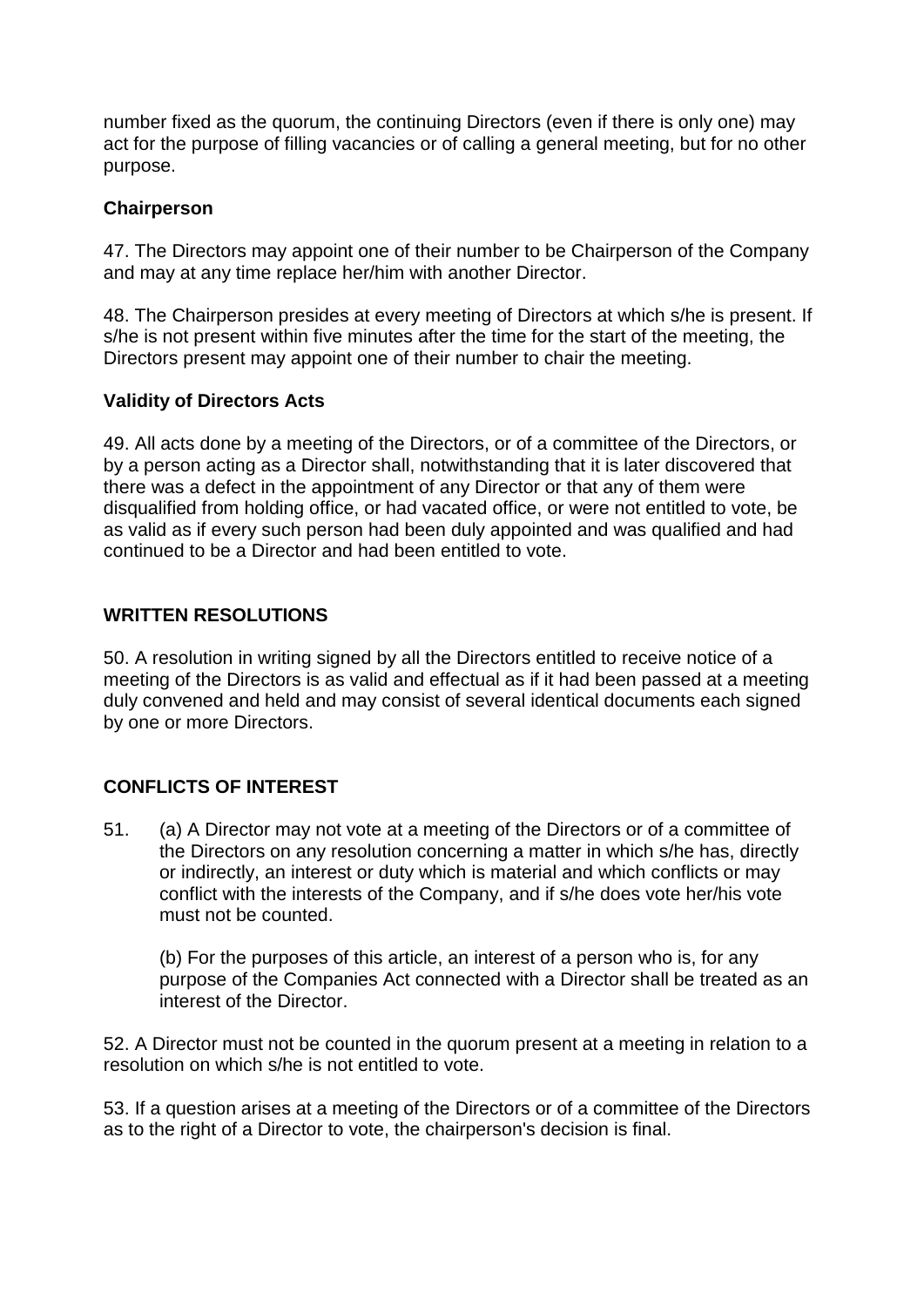# **SECRETARY**

54. The Directors may appoint a company secretary to hold office for such term, at such remuneration (if any) and upon such conditions as they think fit. Any secretary so appointed may be removed by them.

# **AUDITORS**

55. The Directors must ensure that the Company complies with the requirements of the Companies Act and any other statutory provision which applies to the Company with regard to the appointment of auditors and all provisions relating to the auditors' functions in relation to the Company.

#### **MINUTES**

56. The Directors must ensure that minutes are made:

(a) of all appointments of Directors and Officers; and

(b) of all general meetings and meetings of the Directors, including the names of the Directors present.

#### **THE COMPANY SEAL**

57. The Directors may decide from time to time whether the Company shall have a seal. If the Company has a seal it may be used only with the authority of the Directors. The Directors must decide who is to sign any document issued under seal. Unless the Directors decide otherwise a document issued under seal must be signed by a Director and by the secretary or by any two Directors.

#### **ACCOUNTS**

58. The Company must keep such accounting records as are required by the Companies Act and any other statutory provisions which affect the Company. No member (as such) has any right to inspect any accounting records or other book or document of the Company except as conferred by statute or authorised by the Directors or by ordinary resolution of the general meeting.

#### **NOTICES**

59. (a) Any notice required to be given to or by the Company or any member or Director (other than a notice calling a meeting of the Directors) shall be in writing or shall be given using electronic communications to an address supplied for that purpose by the person to whom the notice is required to be given.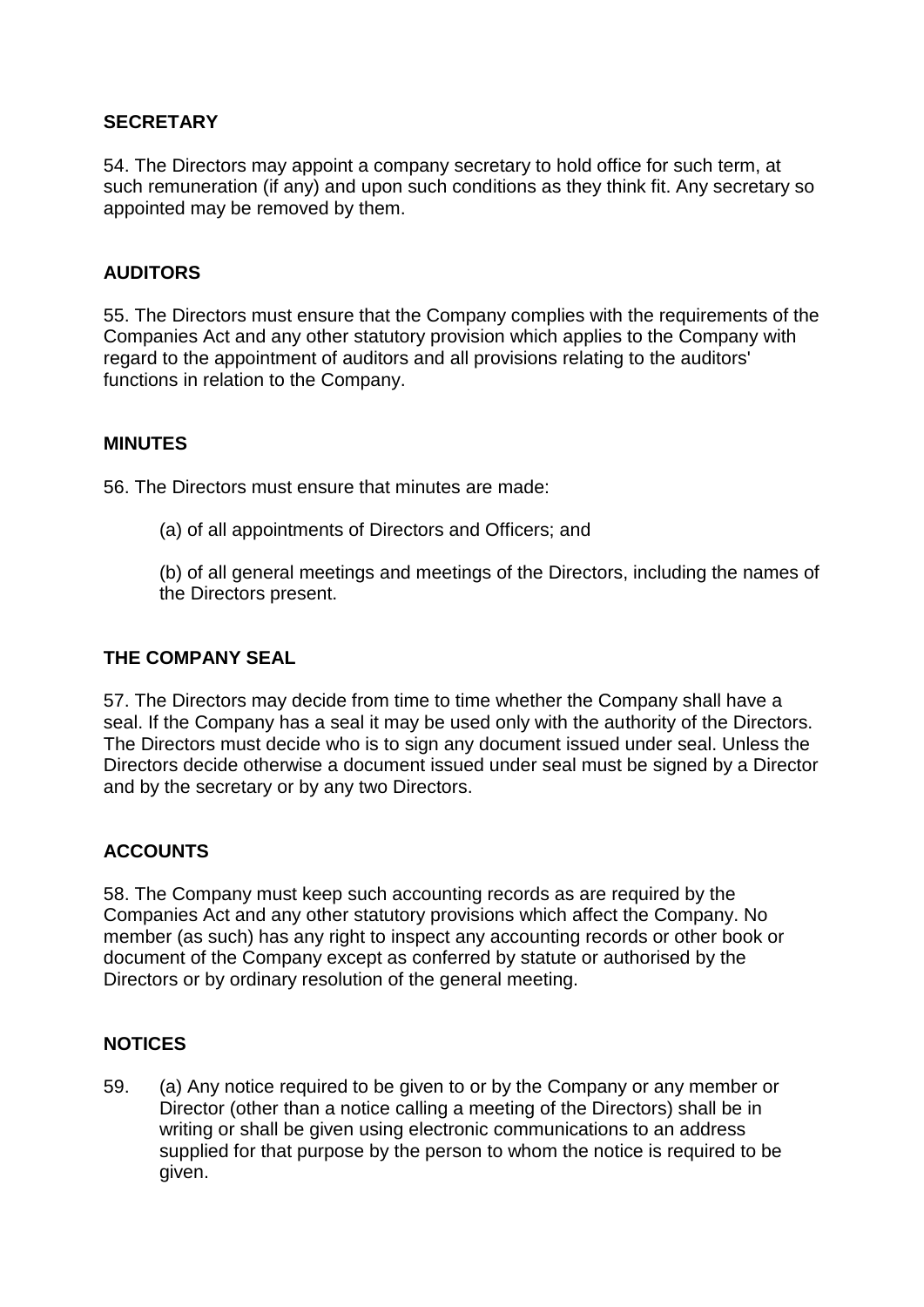(b) The company may give any notice to a member or Director either personally or by sending it by post to the member or Director at his registered address, or by leaving it at that address, or by giving it using electronic communications to an address supplied for that purpose by the member.

(c) A member or Director present at any meeting of the Company shall be deemed to have received notice of the meeting and, where requisite, of the purposes for which it was called.

(d) Proof that an envelope containing a notice was properly addressed, prepaid and posted shall be conclusive evidence that the notice was given. Proof that a notice contained in an electronic communication was sent in accordance with guidance issued by the Institute of Chartered Secretaries and Administrators or in accordance with any reasonable and standard practice shall be conclusive evidence that the notice was given. A notice shall, unless the contrary is proved, be deemed to be given at the expiration of forty-eight hours after the envelope containing it was posted or, in the case of a notice contained in an electronic communication, at the expiration of 24 hours after the time it was sent, unless the Company receives notice of the fact that the electronic communication has not been delivered.

(e) For the purposes of this article, "electronic communication" includes a communication by electronic mail (email), facsimile transmission (fax) or by posting the communication on a website to which the member or Director has access, if this is so agreed by the member or Director concerned, or by any other means agreed by the Company and the member or Director concerned.

#### **INDEMNITY**

60. (a) Subject to paragraph (b), a Director may be indemnified out of the Company's assets against:

> (i) any liability incurred by that director in connection with any negligence, default, breach of duty or breach of trust in relation to the Company or an associated company;

> (ii) any liability incurred by that director in connection with the activities of the Company or an associated company in its capacity as a trustee of an occupational pension scheme (as defined in section 235(6) of the Companies Act 2006); and

(iii) any other liability incurred by that director as an officer of the Company.

(b) This article does not authorise any indemnity which would be prohibited or rendered void by any provision of the Companies Acts or by any other provision of law.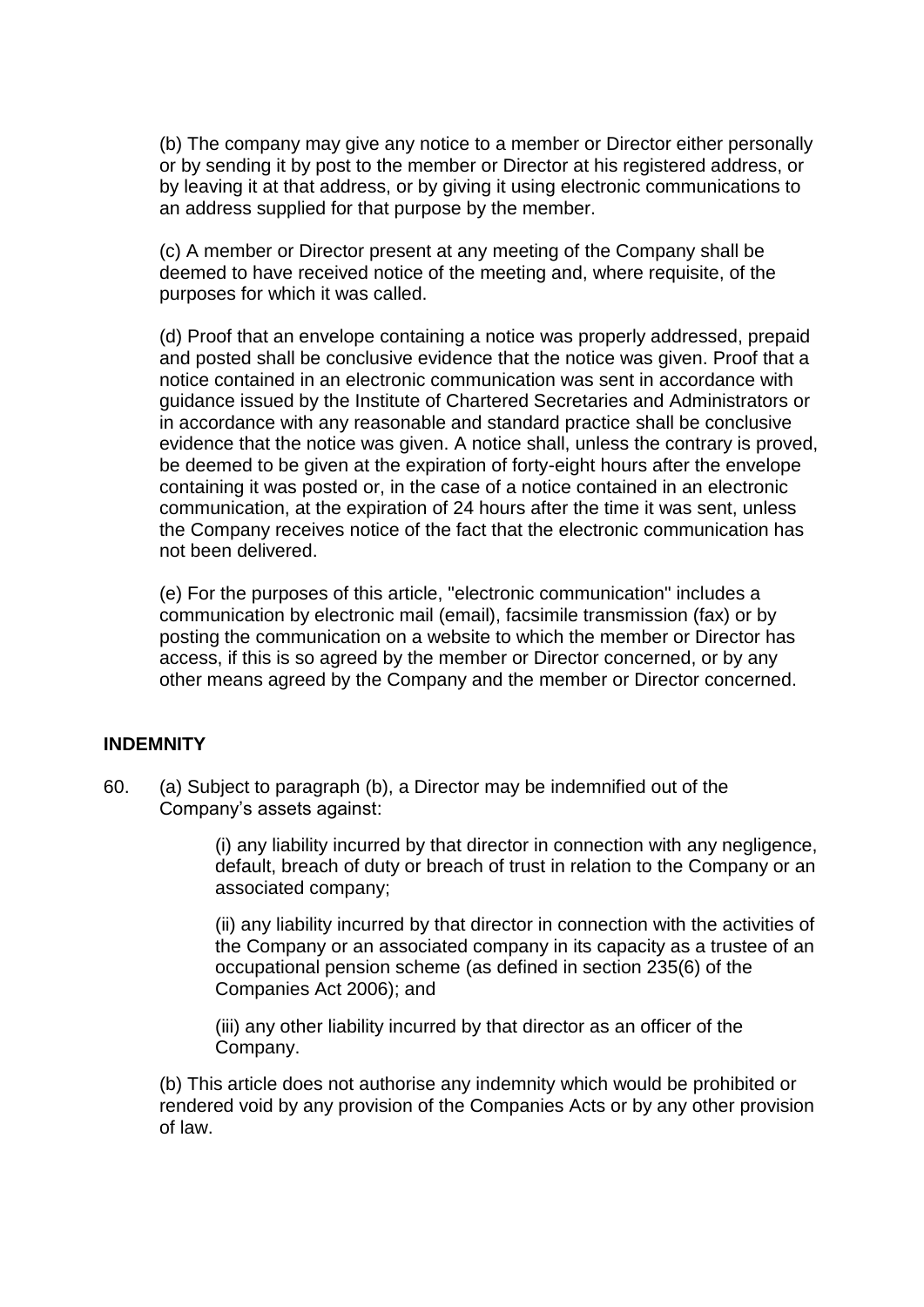#### **INSURANCE**

61. (a) The directors may decide to purchase and maintain insurance, at the expense of the Company, for the benefit of any relevant Director in respect of any relevant loss.

(b) In this article:

(i) a "relevant Director" means any Director or former Director of the Company; and

(ii) a "relevant loss" means any loss or liability which has been or may be incurred by a relevant Director in connection with that Director's duties or powers in relation to the Company.

#### **RULES**

62. (a) The Directors may from time to time make Rules for the proper conduct and management of the Company and all other matters which may properly be made the subject of such Rules.

(b) Without prejudice to the generality of the above, the Rules may include Rules for the conduct of members, the use of the Company's assets and facilities, the procedures at general meetings and meetings of the Directors, and the admission, suspension, expulsion and general regulation of members.

(c) No Rule shall be inconsistent with these Articles of the Company or any provision of law.

#### **INTERPRETATION**

63. In these Articles:

"the Act" and "the Companies Act" mean the Companies Act 2006 including any statutory amendment or re-enactment of it when in force.

"the Articles" means these articles of association of the Company.

"clear days" in relation to the period of a notice means that period excluding the day when the notice is given (or deemed to be given) and the day for which it is given or on which it is to take effect.

"executed" includes any mode of execution.

"office" means the registered office of the Company.

"Rules" means any Rules made by the general meeting in accordance with these articles.